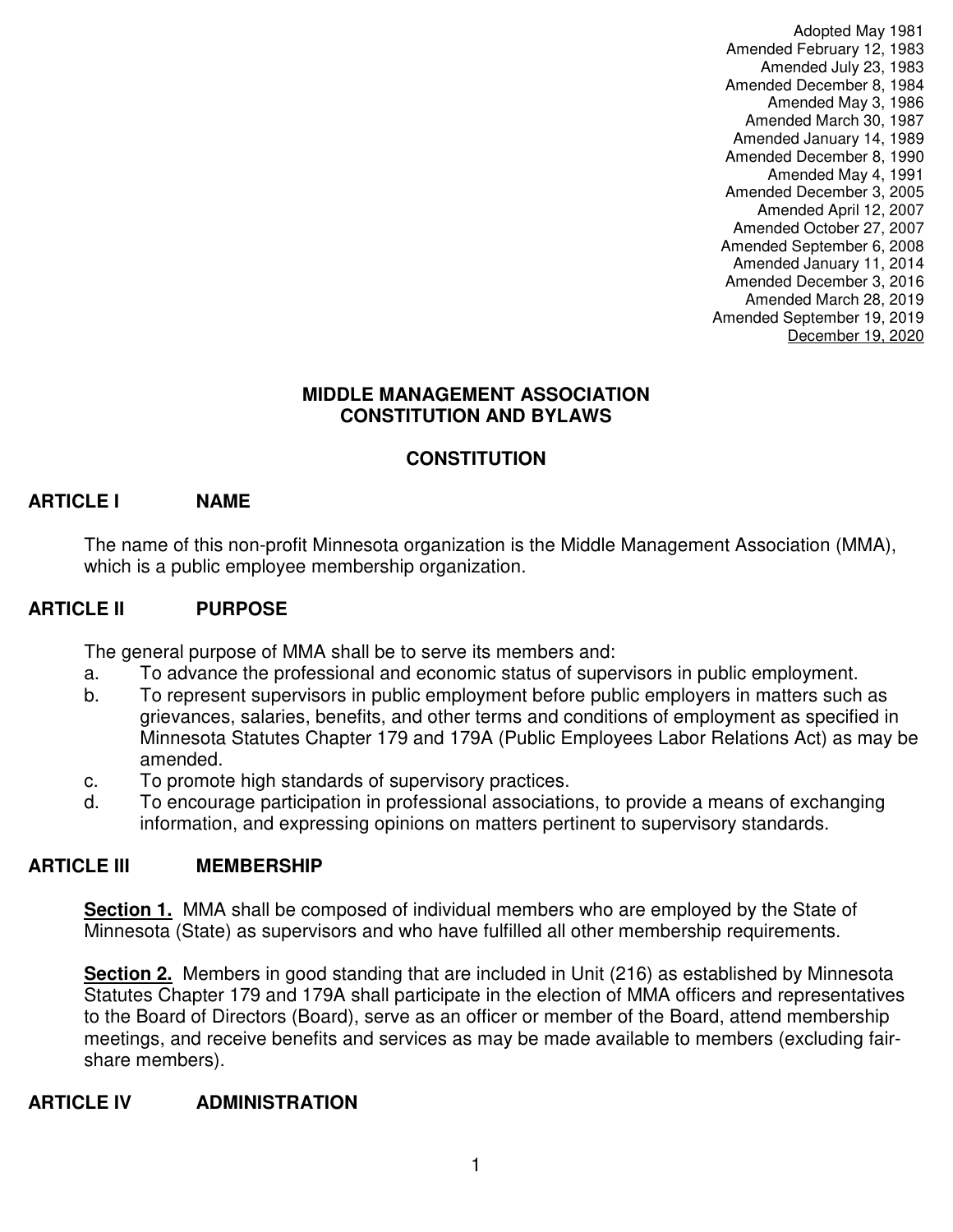**Section 1.** The governing body of MMA shall be the Board which shall consist of the President, Vice President, Secretary, Treasurer, and Directors elected by member supervisors.

**Section 2.** It shall be the responsibility of each member of the Board and Officers to faithfully administer the Constitution and Bylaws of MMA, applicable government statutes, rules and regulations, without prejudice and consistent with their expressed intent.

**Section 3.** The Board shall be the custodian of all properties of MMA.

**Section 4.** The Board shall meet as determined by the President and approved by the Executive Committee or by a majority vote of the members of the Board. All members of the Board shall be notified of the time and place of the meeting.

- a. A majority of the members of the Board shall constitute a quorum.
- b. All Board business shall be conducted by a majority vote of the attending members of the Board providing a quorum is present.
- c. The Board shall establish an Executive Committee which shall have all the powers of the Board to transact business between meetings, and such other items as delegated by the Board.

**Section 5.** The rules contained in Robert's Rules of Order shall govern MMA in all cases to which they are applicable and in which they are not inconsistent with the Constitution and Bylaws of MMA.

# **ARTICLE V OFFICERS**

**Section 1.** The officers shall be a President, Vice President, Secretary, and Treasurer.

**Section 2.** Duties of the Officers:

- a. Officers shall assume duties normally performed by such officers and as defined by the Constitution and Bylaws or the Board.
- b. The President shall be Chair of the Board and the Executive Committee. The President shall serve as ex officio member of all committees, except the committee on elections. In the event of a vacancy in an office or on the Board, the President can appoint a replacement with approval of the Executive Committee.
- c. The Vice President shall move up and shall assume all duties of the President in the event of a vacancy in the office of President, the inability or incapacity of the President to perform his/her duties, or otherwise as directed by the President.
- d. The Secretary shall be accountable for record keeping and reporting of the Board and Executive Committee meetings of MMA.
- e. The Treasurer shall be accountable for the fiscal affairs of MMA and shall provide reports and interpretation of MMA's financial condition as may be required by the Board.

# **ARTICLE VI TERMS OF OFFICE**

**Section 1.** The term of office for all officers and all Board members shall be two administrative years.

**Section 2.** Members shall be eligible to serve in only one elective office at one time.

# **ARTICLE VII ELECTION OF OFFICERS AND DIRECTORS**

# **Section 1. Qualifications.**

a. Nominees must be members as provided in Article III, Section 2.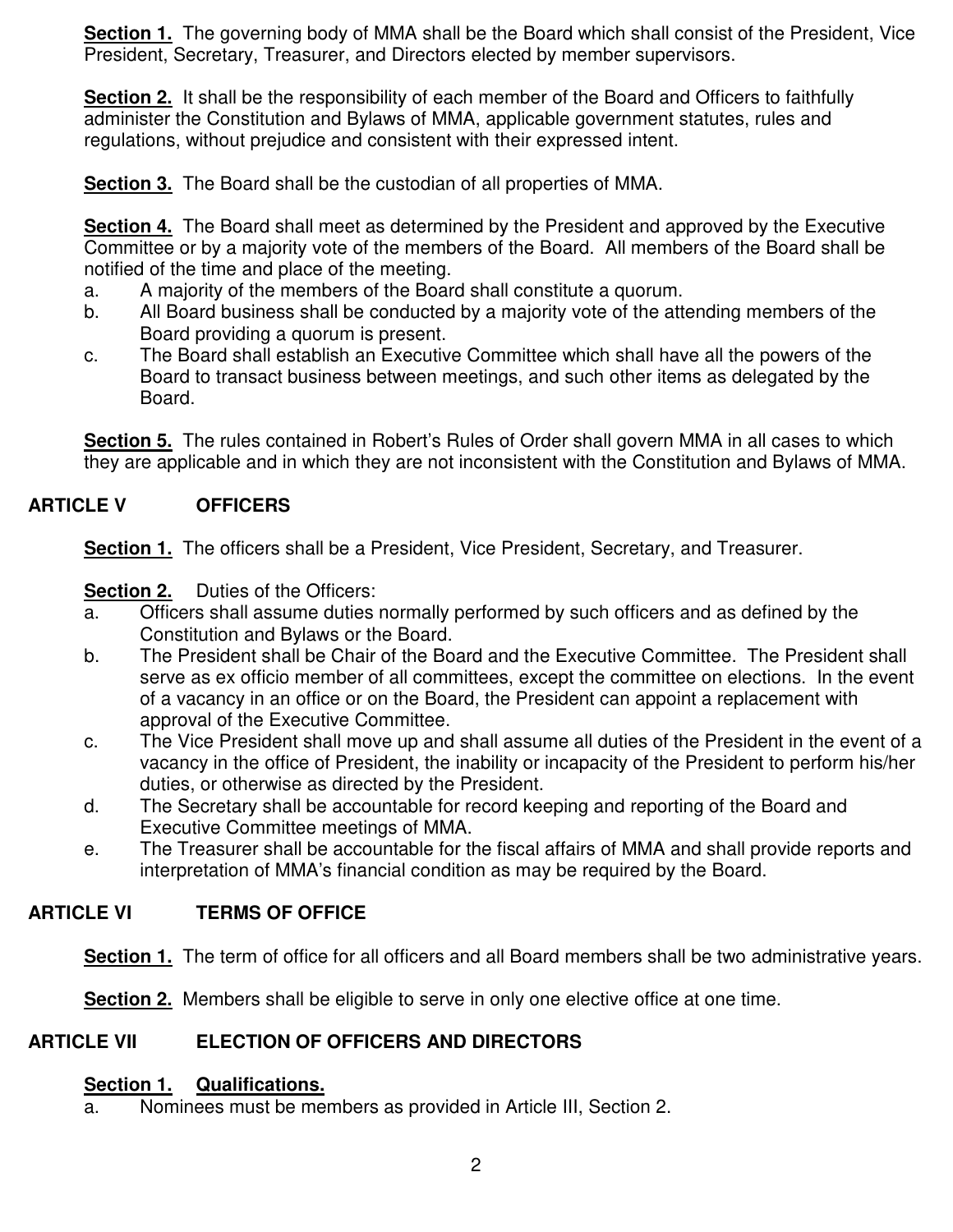- b. If the name of a member of the Elections Committee is submitted as a candidate for an officer position, and the member agrees to run for office, the member shall resign from the Elections Committee.
- c. Nominees for any of the Officer positions must have served a full term on the Board of Directors.
- d. Board members who have been removed from the Board for cause, shall be ineligible to run for an Officer position until they complete another full term on the Board of Directors.

### **Section 2. Procedure for Nominations.**

- a. At least two nominees for each elective position shall be placed on the ballot. However, in the event there is only one member nominated and willing to serve, the Board shall certify that member to that office without the necessity of further procedures.
- b. Ballots shall be mailed to the members as defined in Article VII, Section 3, at least thirty days in advance of the elections.

#### **Section 3. Procedure for Election.**

- a. The Board shall establish procedures for the elections of officers and directors.
- b. Elections will be held in the fourth quarter in odd-numbered years.
- c. Elections shall be by numbered ballot.
- d. All members in good standing are eligible to vote.
- e. A majority vote by those voting in any election shall determine the winner. In the event of a tie, a runoff election shall be conducted. In the case of a second tie, the winner shall be declared by lot.
- f. All election records shall be preserved for 90 days.
- g. Terms of officers and directors shall begin January 1.
- h. Special elections may be called by a two-thirds vote of the Board.

# **ARTICLE VIII REMOVAL OF OFFICERS AND DIRECTORS**

**Section 1. Officers, Directors.** A member having a complaint against any Director or Officer shall submit to the Executive Committee a written statement of the complaint including the specific facts relied upon, the particular section or sections of the Constitution and Bylaws which allegedly have been violated, or any other basis upon which the complaint is made.

The person charged shall be allowed an opportunity to rebut the charge at a hearing before the Board. The full Board may dismiss, warn, suspend, or remove the Officer or Director upon a twothirds vote for conduct detrimental to the best interests of MMA.

See also Bylaw 2. Section 1(b) Meetings of the Board.

**Section 2.** If an Officer or Director loses his supervisory unit status, the individual will be removed from membership in the Association.

#### **ARTICLE IX AMENDMENTS**

This Constitution may be amended at any regular or special meeting by two-thirds vote of the Board provided that the proposed amendments shall have been appended to the call for the meeting.

#### **ARTICLE X BYLAWS**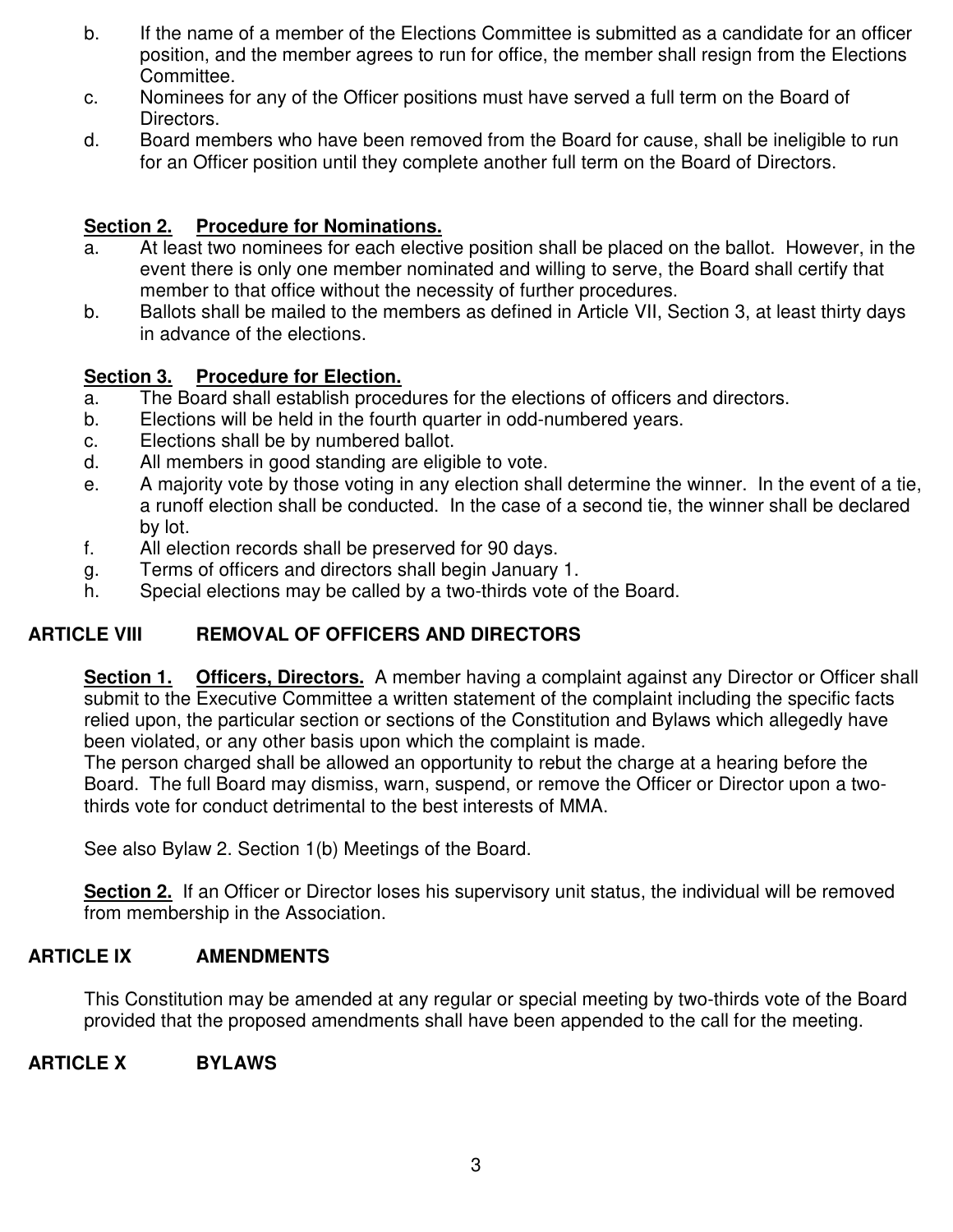Bylaws and amendments to the Bylaws for the purpose of establishing rules and directions for the operation and administration of MMA shall be adopted in the same manner as amendments to the Constitution are adopted as stated in Article IX above.

## **ARTICLE XI LOCAL ASSOCIATIONS**

**Section 1.** Local Associations (LAs) shall be grouped as defined by Section 2 and must be approved by the Board. Each LA shall consist of MMA members of that approved group.

**Section 2. LA Boundaries.** The seniority units as defined in the current Labor Agreement under Appendix A, shall serve as the initial boundaries for the formation of LAs. Disputes regarding membership in any LA or the creation of a LA will be determined by the Board. Boundaries of LAs may be revised by a two-thirds vote of the Board. LAs shall consist of one or more seniority units. A current list of active LAs is attached as Appendix A.

**Section 3.** Each LA shall have the right to elect its own officers and to establish a treasury. They also may write up their own constitution and bylaws to run their LA, as long as it does not conflict with the Constitution and Bylaws of MMA. The LA's constitution and bylaws shall require approval of the Board to be effective.

#### **Section 4.** Duties of the LAs shall be:

- a. To promote the policies of MMA and to carry out the directives of the Board.
- b. To submit reports to the Board regarding financial status, LA bylaws, LA activities, and such other matters at such time as may be required by the Board.

**Section 5.** The LA shall meet as a quorum stated in the LA bylaws at least two times in each calendar year. Failure of a LA to meet as a quorum twice in a calendar year may result in the revocation of the LA Charter.

**Section 6.** Requirements for the LA to receive a per capita dues rebate twice per year, June 30<sup>th</sup> and December 31<sup>st</sup>.

- a. The LA needs to contact and invite the MMA office to their meetings.
- b. The LA needs to forward the minutes of their meetings to the MMA office within four weeks following their meeting.
- c. If the LA does not have a meeting before June  $30<sup>th</sup>$  the MMA office will contact the LA President and the 1<sup>st</sup> half of the years dues rebate will be held back.
- d. If the LA holds their 1<sup>st</sup> meeting of the year after June 30<sup>th</sup>, the MMA office will release the 1<sup>st</sup> half of the years dues rebate after their meeting.
- e. If the LA does not hold their  $2^{nd}$  meeting of the year before December 31<sup>st</sup> the  $2^{nd}$  half of the years dues rebate will be forfeited.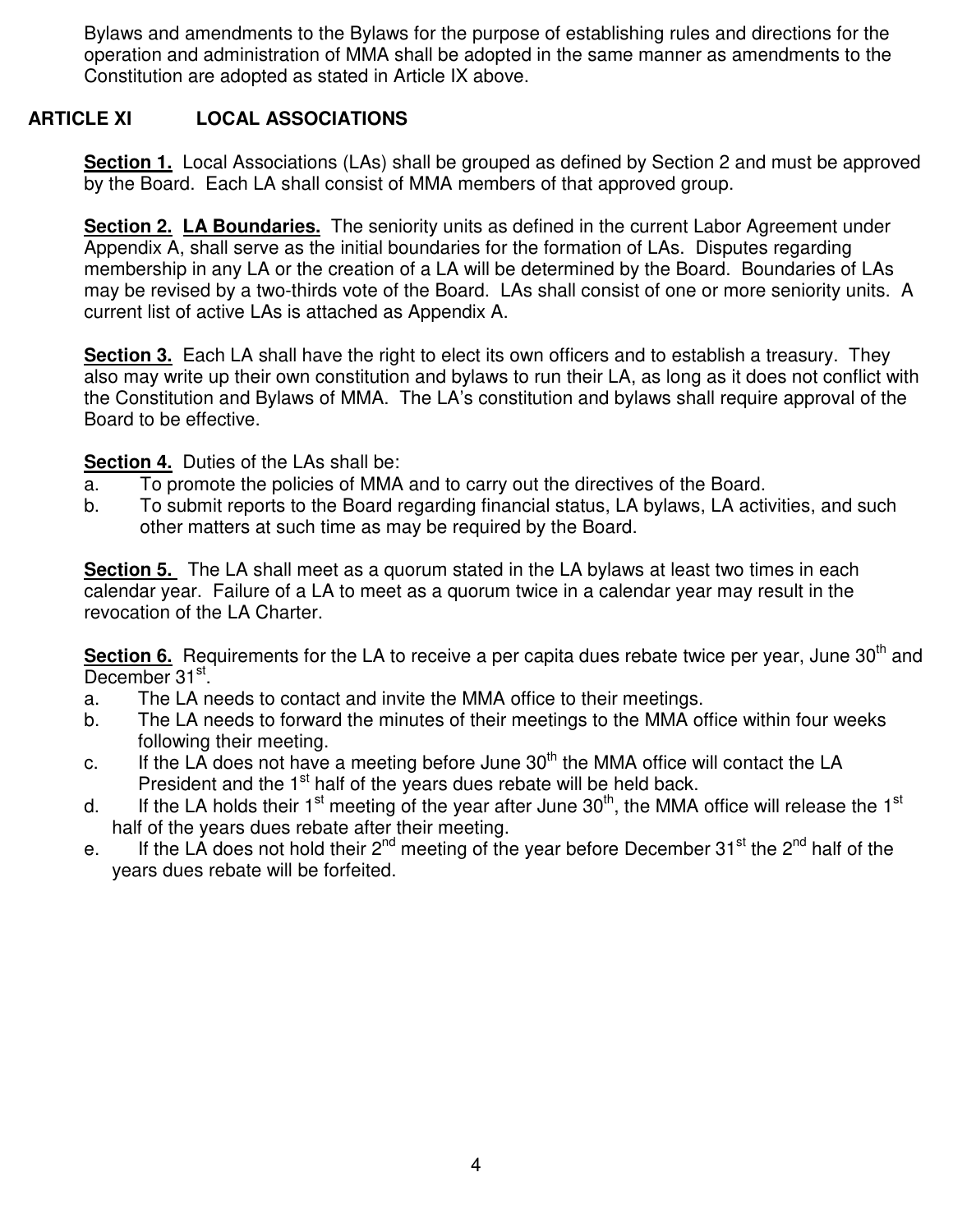The administrative year and the fiscal year of MMA shall be from January 1 through December 31.

#### **BYLAW 2 BOARD OF DIRECTORS**

#### **Section 1. Meetings of the Board.**

- a. Meetings shall be held at least three times a year. Special meetings may be called by the President and shall be called upon the written request of no fewer than half the members of the Board.
- b. Officers and Directors may be removed from office at the discretion of the Board, after repeated absences. The member shall be given notice at least one week prior to the meeting that such a vote is being considered and given the choice to submit a statement or address the Board in person.
- c. The Executive Committee may authorize absentee or electronic voting for any meeting of the Board, including a meeting to approve or reject a tentative settlement or last offer on the Labor Agreement. The decision to allow electronic voting must be sent to all members prior to the meeting. If the voting period begins prior to the meeting and ends during the meeting, then the details about the procedure, the motions, the deadline for voting and all materials given to those attending in person, shall be sent out at least 5 business days prior to the meeting. If the voting begins at the meeting and ends after the meeting is adjourned, then the motions, the details about the procedure and all materials given to those attending in person must be sent to the full Board immediately after the meeting and voting shall remain open for at least 5 business days. Any votes made by electronic or absentee ballot shall count for a quorum.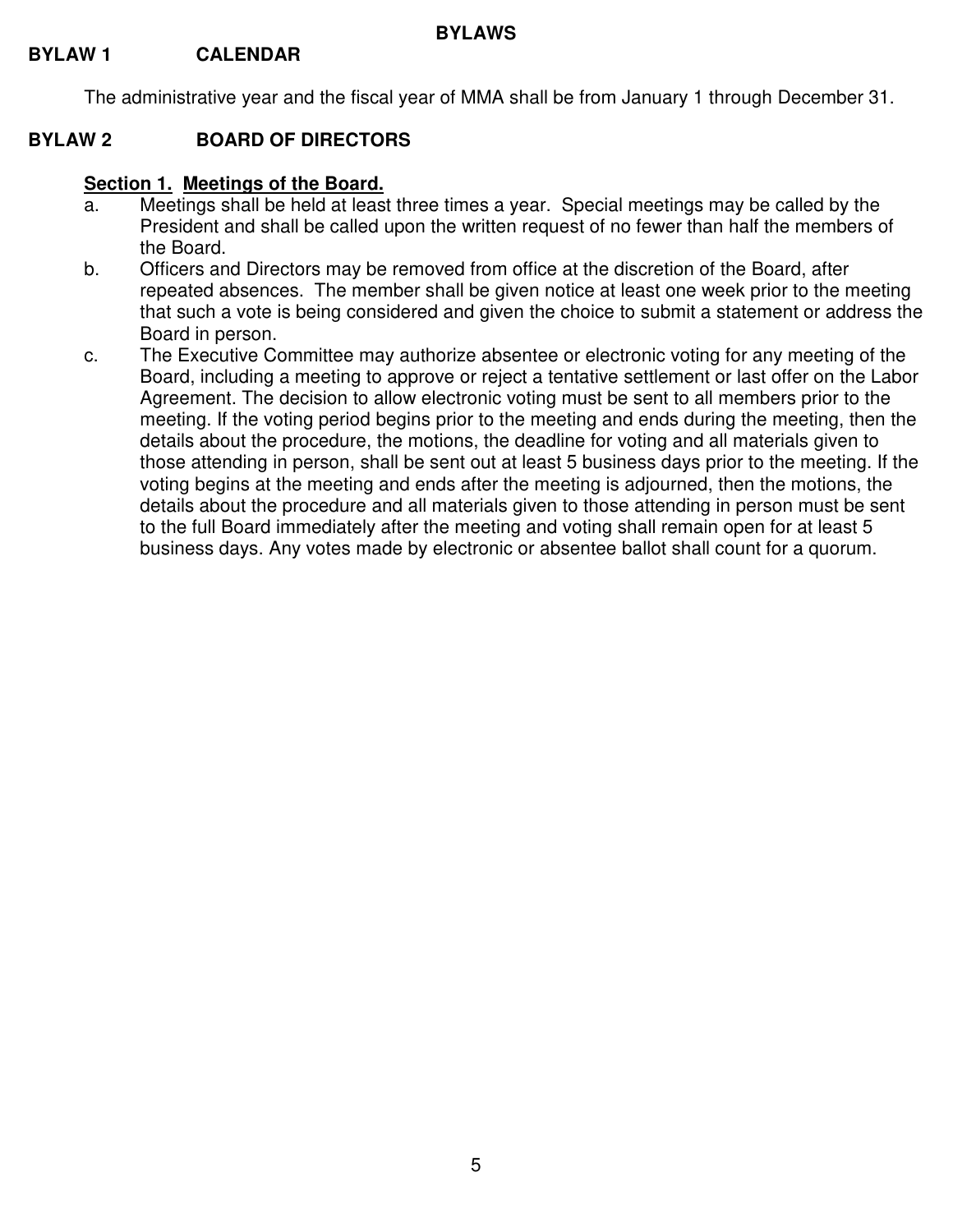# **Section 2. Duties of the Board.** The Board shall:

- a. Establish administrative policies governing MMA and provide for the transaction of general business.
- b. Provide oversight for: 1) the collection, receipt, deposit, expenditure, and investment of MMA's funds; 2) the bonding of appropriate officers and staff; 3) the approval and administration of a budget; 4) the annual auditing of MMA's financial records by an independent certified public accountant (not associated with the monthly accounting procedures).
- c. Determine the portion of dues that shall be distributed to the LAs for their administrative and operating expenses.
- d. Provide for the operation and maintenance of MMA's office and for the employment, compensation, and personnel policies for MMA staff.
- e. Determine the nature and amount of compensation, benefits, and expense allowances which shall be provided for members of the Board, the Executive Committee, the Officers or others.
- f. Establish additional committees, other than the standing committees listed below, appoint chairpersons and members, and make all other appointments the Board deems necessary. Standing committees shall include elections, negotiations, grievances, and scholarship.
- g. Appointed Officers and Board members shall serve for the unexpired portion of the term they have been appointed to complete.
- h. Provide for representation at meetings of public or governmental agencies or others upon request or as deemed appropriate.
- i. Confer honorary recognition to persons who in their opinion have rendered distinguished service to the profession or MMA. Honorary recognition shall require unanimous vote of the Board.
- j. Assume such other duties as may be provided elsewhere in these Bylaws.
- k. Members of the Board shall, upon expiration of their terms, surrender all properties in their possession belonging to their respective offices to the President or Treasurer.
- l. A Board member may provide for an alternate at a Board meeting. Alternates must be members in good standing of the same department. Alternates may have full voting rights if a written proxy is provided by the regular Board member.

**Section 3. Departmental Representatives.** The entitled number of Board representatives from any department shall be based on the number of members in good standing in the department. Departments with 60 to 179 paying members would get one Board position. Departments with 180 to 359 paying members would get 2 Board positions and departments with 360 or more paying members would get 3 Board positions. Departments having fifty-nine (59) or fewer members will be grouped under miscellaneous and will be entitled to proportionate positions on the Board. This determination will be made based on membership in each department on July 1 of each oddnumbered year. The current list of departments and authorized Board positions is attached as Appendix B.

# **BYLAW 3 DUTIES OF THE OFFICERS ON THE EXECUTIVE COMMITTEE**

**Section 1.** The Executive Committee shall consist of the Officers and a number of the department representatives elected by the Board and not to exceed nine in number. All Executive Committee business not previously delegated shall be subject to approval by the Board at its next meeting. Of the non-officer Executive Committee members, no two shall be from the same department. A majority of the Executive Committee, including two Officers, shall constitute a quorum.

**Section 2.** The President shall preside at all Board and Executive Committee meetings. The President shall appoint all standing and special committees of MMA, and authorize persons to process grievances. The President shall also have the power to remove committee members or set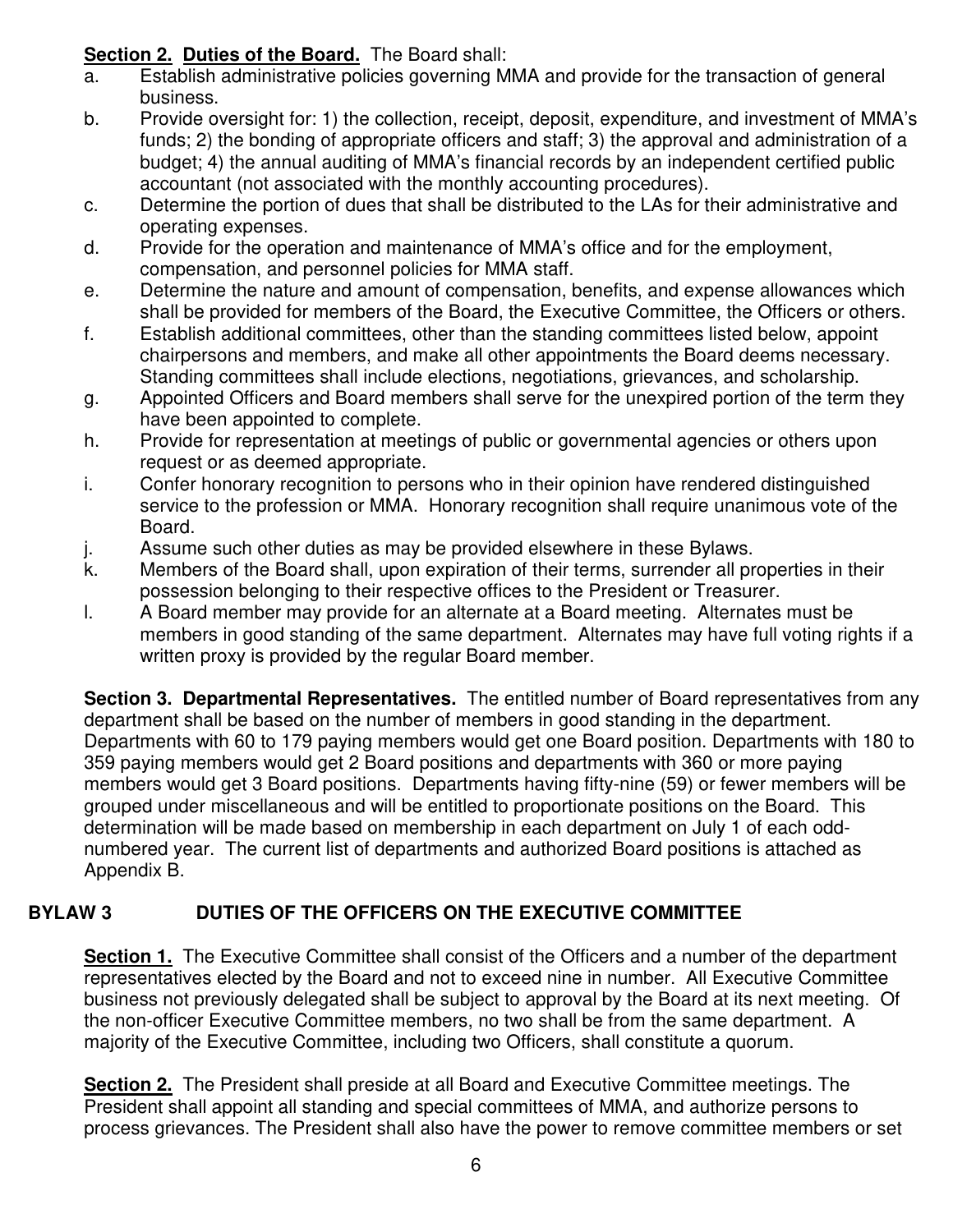terms to their appointments. The President shall be an ex officio member of all committees except the Elections Committee, and shall call all regular meetings of MMA giving at least two weeks notice. The President shall have one vote on the Executive Committee when there is a tie.

**Section 3.** The Vice President shall assist the President and shall have one vote on the Executive Committee.

**Section 4.** The Secretary shall be accountable for record keeping and reporting of the Board and Executive Committee meetings of MMA and shall have one vote on the Executive Committee.

**Section 5.** The Treasurer shall be accountable for the fiscal affairs of MMA and shall provide reports and interpretation of MMA's financial condition as may be required by the Board and shall have one vote on the Executive Committee. The Treasurer shall be bonded for an amount to be determined by the Executive Committee, and said bonding fee shall be paid for by MMA.

**Section 6.** Each member on the Executive Committee shall have one vote.

**Section 7.** In addition to the duties of the Executive Committee provided elsewhere in this Constitution and Bylaws, the Executive Committee shall:

- a. Establish authority and procedures for the processing of grievances.
- b. Provide for training of contact persons.
- c. Audit or cause to be audited the financial records of MMA once each year and report the findings to the Board.
- d. Establish procedures for negotiating the MMA Labor Agreement and other related agreements.
- e. Determine appropriate and allowable reimbursements for MMA members for periods of time and expenses necessary for conducting MMA business.

#### **BYLAW 4 EXECUTIVE DIRECTOR**

- a. The Executive Director shall sit on the Executive Committee with a voice but no vote.
- b. The Executive Director shall be MMA's administrative and Executive Officer. He/she shall have the authority to act for MMA when the Executive Committee is not meeting, under direction and guidelines established by the Committee.
- c. In advance of each fiscal and administrative year, he/she shall submit to the Executive Committee a proposed budget for the coming year setting forth the anticipated income and source thereof and anticipated expenditures and their purpose. The proposed budget shall be subject to revision and approval of the Executive Committee.
- d. The Executive Director shall perform such other work and services as the Executive Committee may direct.

#### **BYLAW 5 DUES**

**Section 1.** The dues amount and, any increase, shall be determined and approved by the Board and payable continuously on a bi-weekly basis through State payroll deductions from all members in good standing and fair-shared supervisors.

**Section 2.** A refund will be provided for any dues deducted from a former member of MMA if the dues deduction has not been removed from his or her paycheck starting after the second full pay period after the MMA office has received the appropriate notice from the State.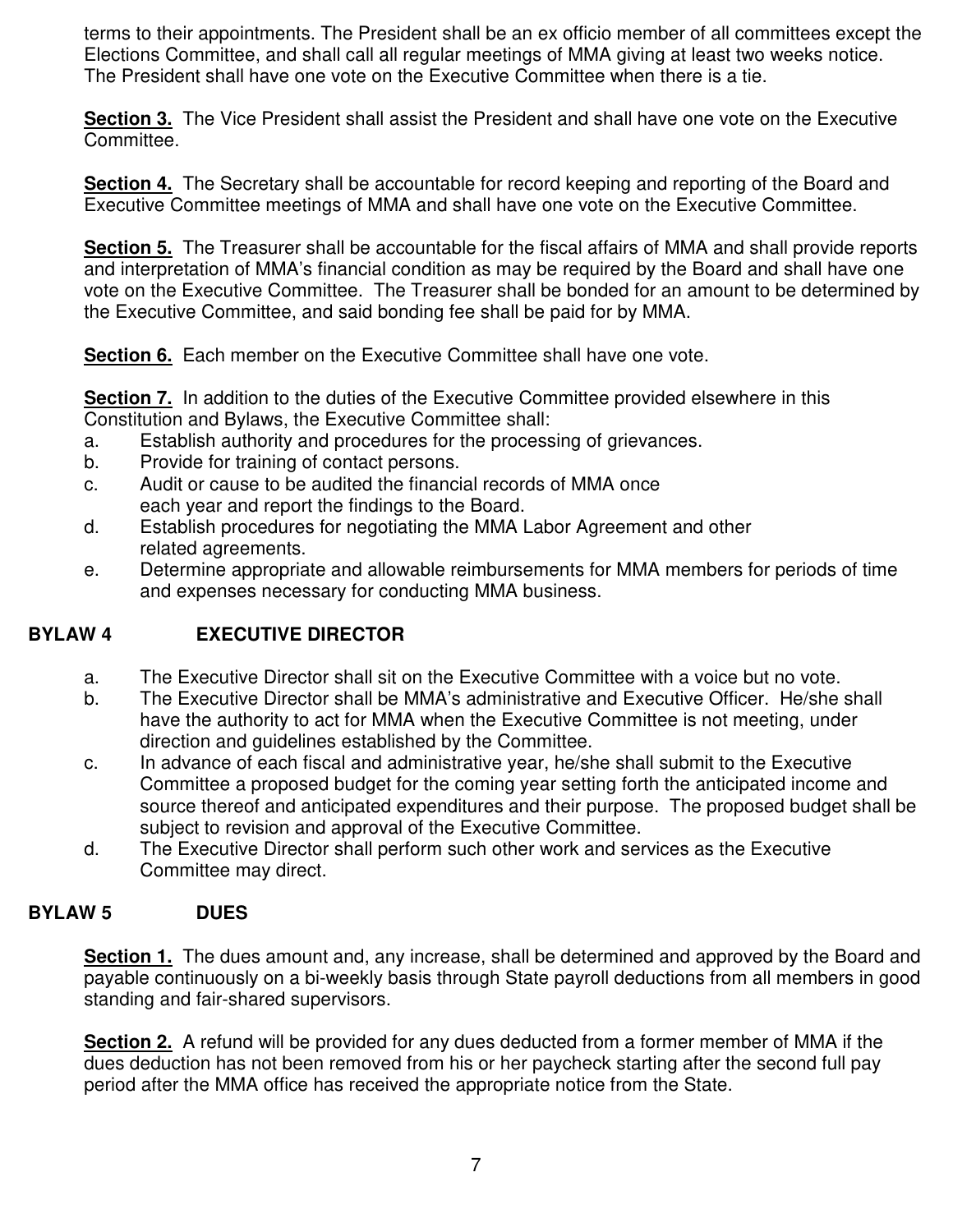**Section 3.** For each member in good standing the LA shall receive a per capita rebate on a quarterly basis. The number of members in good standing in each LA shall also be reviewed and/or adjusted on a quarterly basis.

#### **BYLAW 6 NEGOTIATIONS AND RATIFICATION OF LABOR CONTRACTS**

**Section 1.** The President shall appoint the negotiations committee with the advice and consent of the Board. The committee shall conduct contract negotiations with the State. Once the negotiations committee and the State have reached a tentative agreement or last offer on a new Labor Agreement, the tentative agreement or last offer shall be brought before the Board as soon as possible. The Board shall vote to recommend approval or rejection of the tentative settlement or last offer. If the tentative agreement or last offer is recommended for approval, it will then be presented for a membership vote.

**Section 2.** Ballots shall be prepared and sent to all members in good standing at their last known address at least seven days prior to the designated election date. Ballots must be received by the MMA elections committee by 4:30 p.m. on the designated ratification date. Terms shall be disseminated in a manner approved by the Board.

**Section 3.** After all eligible ballots have been received; they shall be tabulated by at least three members of the elections committee. A new contract must be ratified by a majority of all MMA members in good standing who vote.

**Section 4.** All supplemental agreements to the MMA Labor Agreement must be presented to the Executive Committee for approval before the President or Executive Director signs for MMA.

#### **BYLAW 7 HIRING POLICY**

**Section 1.** All hiring of individuals by the MMA will be approved by the Executive Committee. All MMA employees are accountable to the Board.

**Section 2.** No person shall be hired by MMA who is an immediate family member of any person serving in an administrative capacity or acts as an immediate supervisor over that person. An immediate family member is defined as a wife, husband, son, daughter, mother, father, brother, sister, sister-in-law, brother-in-law, son-in-law, daughter-in-law, mother-in-law, father-in-law, aunt, uncle, niece, nephew, step-parent, or step-child. Administrative capacity for purposes of this Bylaw shall be defined as anyone serving on the Executive Committee under Bylaw 3.

#### **BYLAW 8 LOCAL ASSOCIATION FUNDS**

**Section 1.** Any LA that dissolves or has been removed from administering its assets for any reason, shall return to the Middle Management Association office within thirty (30) days following final action all remaining monetary assets received from the State Association (MMA), including earnings there from.

**Section 2.** Middle Management Association shall keep an accurate account of these assets on its books. Subsequently, if the LA reorganizes or is re-established as a MMA LA, all assets so received from the previous local shall be returned.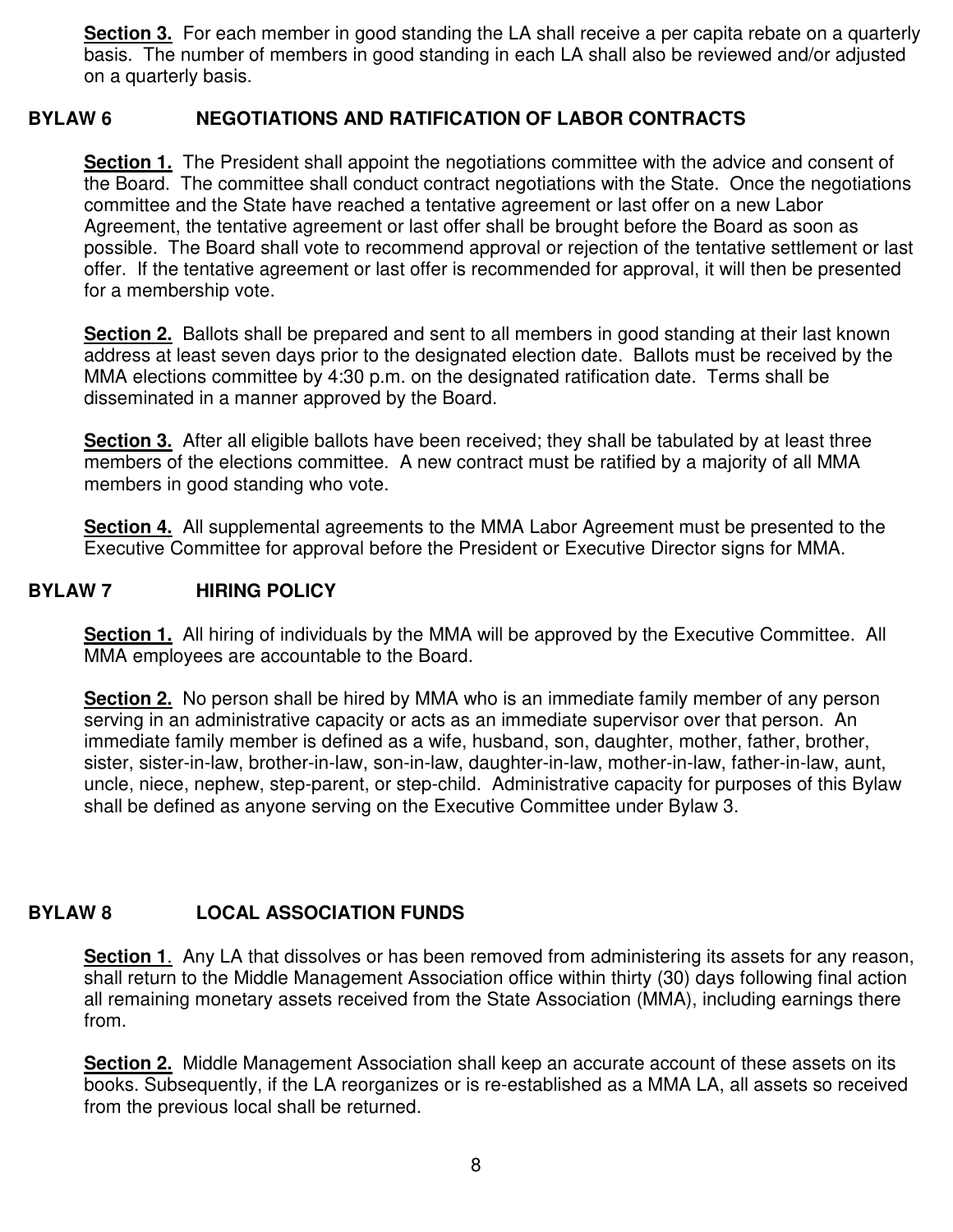#### **BYLAW 9 ACTING CAPACITY**

Any member serving in an acting capacity in another bargaining unit or in the Managerial or Commissioners Plan outside of Unit (216) for more than 120 consecutive calendar days shall not be allowed to be an Officer, Director or serve on any committee.

# **LOCAL ASSOCIATION LISTING**

#### **Agriculture**

**Corrections** Corrections, Faribault #936 Corrections, Lino Lakes Corrections, Oak Park Heights #19 Corrections, Red Wing Corrections, St. Cloud #20 Corrections, Stillwater #17

Department of Natural Resources

DEED #2640

**Health** 

Human Services Moose Lake MSOP St. Peter DHS

State University Bemidji State University #3 Minnesota State Mankato Minnesota State St. Cloud Moorhead State University #1

Transportation #1

Vets Home/Vets Affairs

APPENDIX A